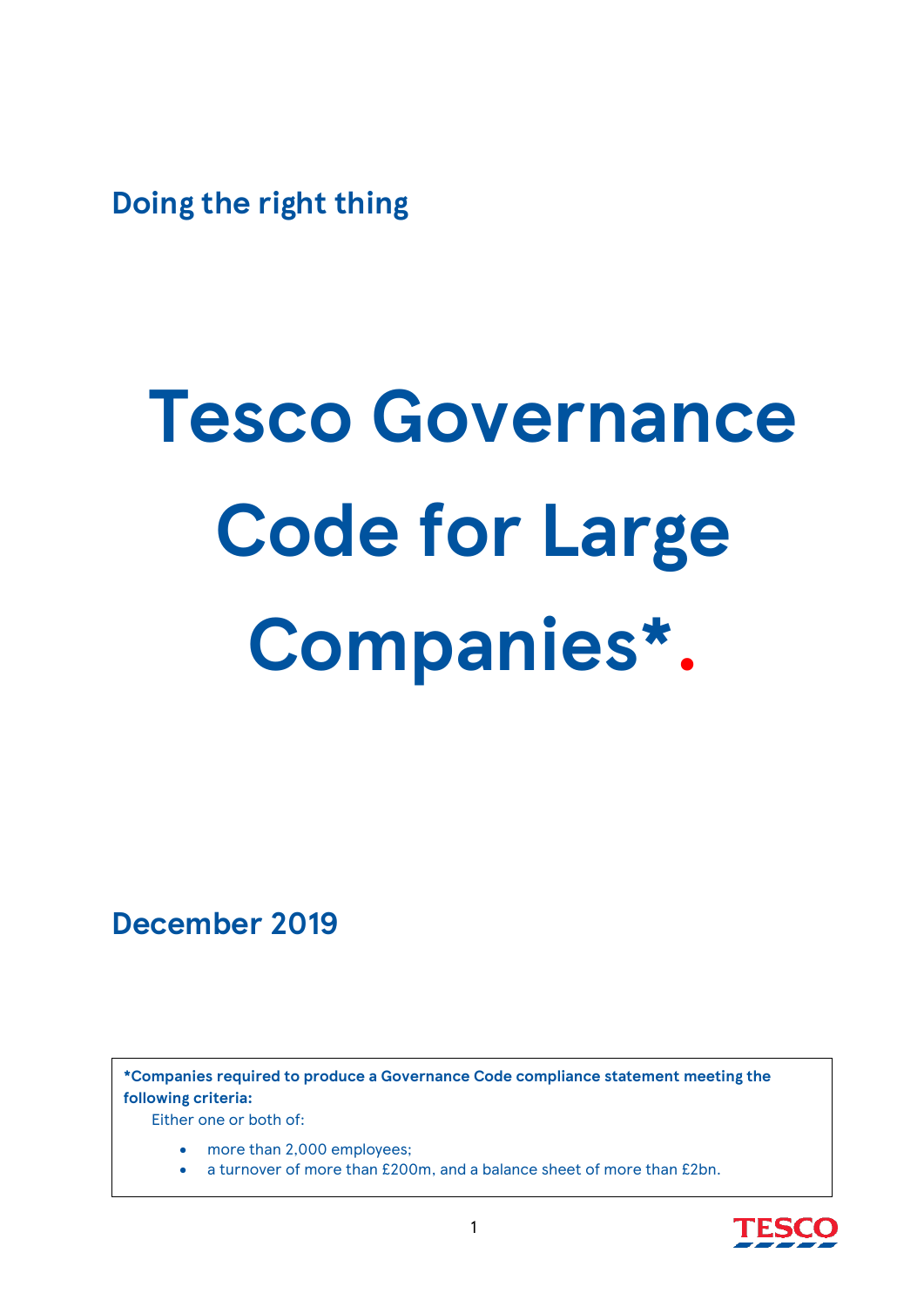## **Contents.**

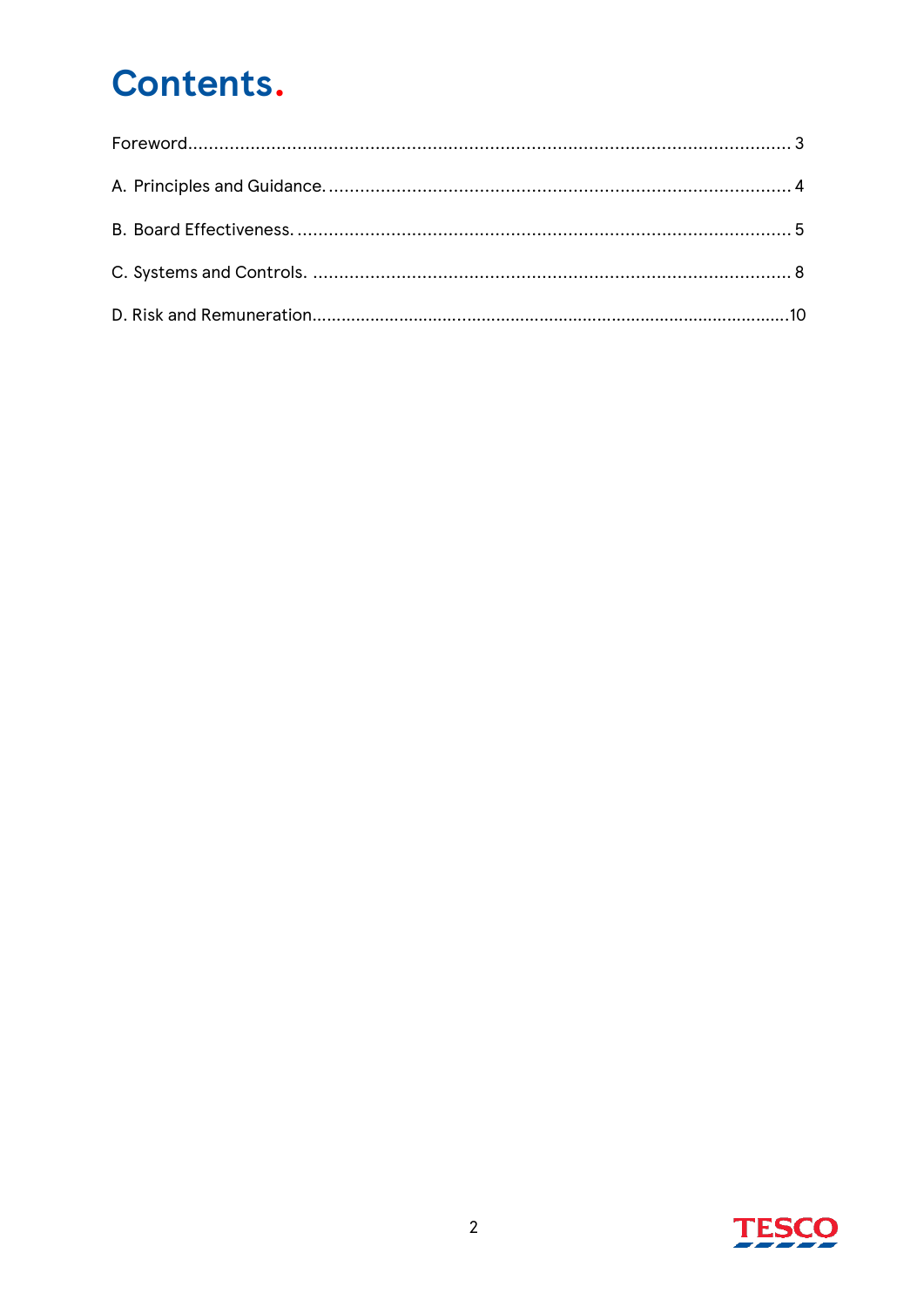## <span id="page-2-0"></span>**Foreword.**

At Tesco, we are committed to maintaining high standards of corporate governance, but what does it actually mean?

Good corporate governance is about implementing the right systems and structures across our Group to facilitate effective management and sound business decision making.

#### **Who does the Tesco Governance Code apply to?**

The Tesco Governance Code for Large Companies (the "**Code**") has been designed for Tesco Group's large UK companies (the **"Subsidiary"** or **"Subsidiaries"**) to adhere to and maintain the Group's required level of good corporate governance. A large company is defined as a company which meets either one or both of the following criteria (i) more than 2,000 employees; and/or a turnover of more than £200m, and a balance sheet of more than £2bn.

The Code, which is based on the UK Subsidiary Governance Framework, supports Subsidiary directors and company secretaries and provides a governance framework for Subsidiary companies performing their duties effectively.

#### **What is the purpose of the Code and why is corporate governance important?**

Due to the large scale of Tesco's UK operations and the variety of business activities, the Code sets out the minimum standard of governance principles to be followed, and policies to be adhered to, as part of Tesco Group's Subsidiaries' day to day thinking and working.

With regulation, risk and responsibilities for directors around the management of companies ever increasing, operating within the Code can protect Subsidiary directors, by helping them make sound business decisions in accordance with their statutory duties, and our Subsidiary assets, by preventing financial and reputational damage.

By following the principles and guidance set out in this Code, a consistent level of corporate governance can be applied throughout Tesco Group's large UK operations, risks can be managed and reduced and Tesco's reputation for practicing good corporate governance in the market can be enhanced.

The Code is supported by Tesco Group policies, Tesco UK Subsidiary Governance Framework and templates.

**Robert Welch, Group Company Secretary**

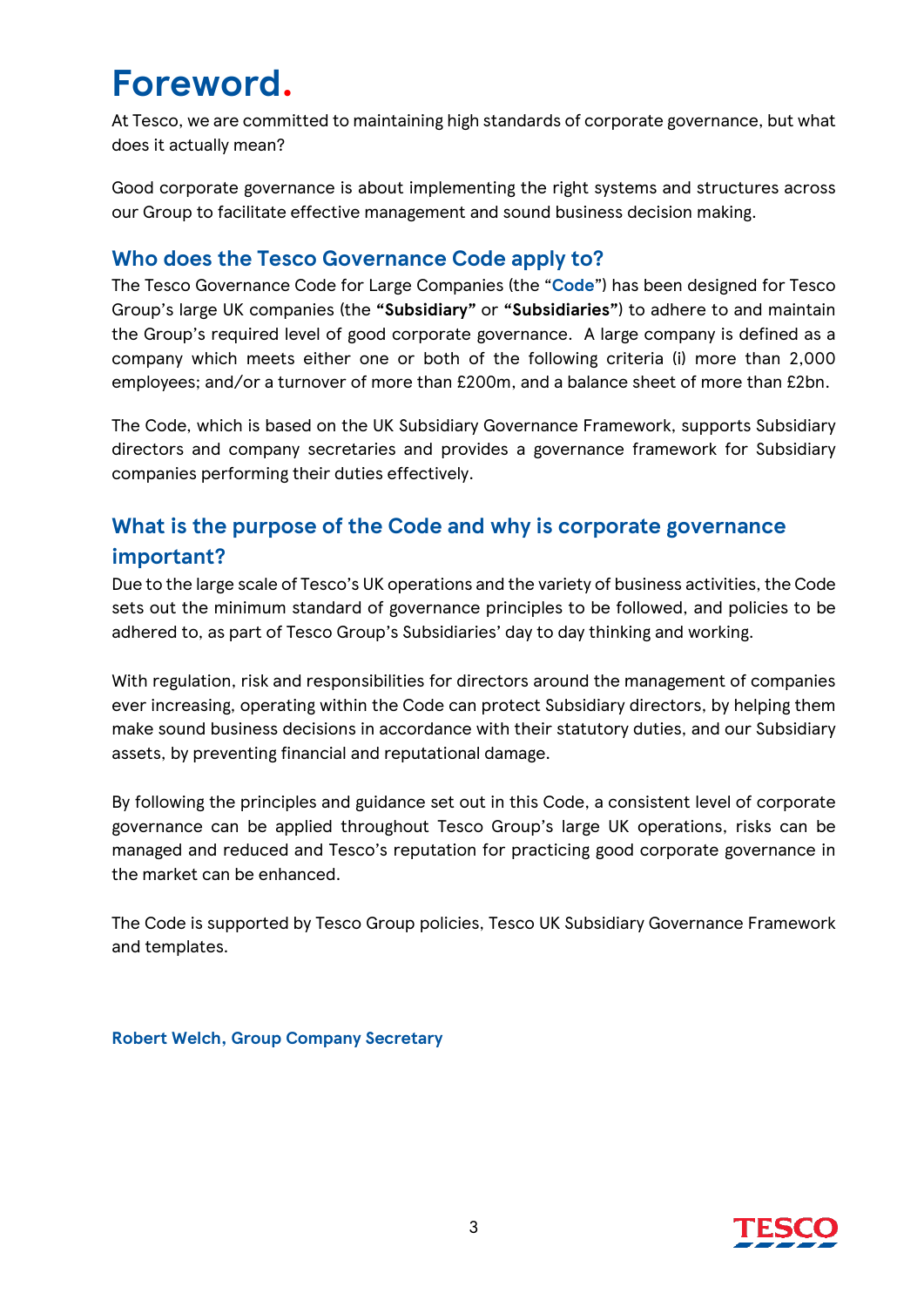## <span id="page-3-0"></span>**A. Principles and Guidance.**

| <b>Principles</b>                                                                                                              | <b>Guidance</b>                                                                                                                                                                                                                                                                                                                                                                                                                                                                                                                                                                                                                                                                                                                   |
|--------------------------------------------------------------------------------------------------------------------------------|-----------------------------------------------------------------------------------------------------------------------------------------------------------------------------------------------------------------------------------------------------------------------------------------------------------------------------------------------------------------------------------------------------------------------------------------------------------------------------------------------------------------------------------------------------------------------------------------------------------------------------------------------------------------------------------------------------------------------------------|
| 1. Good Decision Making.<br>Only through authorised<br>channels                                                                | The subsidiary makes decisions through:<br>• formally sanctioned meetings of subsidiary boards of directors; and<br>· individuals who are authorised to make decisions in accordance with<br>delegations of authority from the board of directors.<br>Prior to making decisions, boards of directors should consider whether<br>decisions fall within the Group's Delegations of Authority.                                                                                                                                                                                                                                                                                                                                       |
| 2. Individual Responsibility.<br>Everyone is accountable for<br>their own actions                                              | All Board appointed directors know and understand:<br>• their roles and responsibilities in compliance with their statutory duties;<br>• to whom they are accountable; and<br>• what authority they have to discharge their duties.<br>All subsidiary directors must complete induction training at the start of their<br>directorship appointment.                                                                                                                                                                                                                                                                                                                                                                               |
| 3. Collective<br>Responsibility.<br>Equal accountability for<br>board decisions                                                | Subsidiary boards:<br>• consider the corporate benefit to the Subsidiary in their decision making<br>in compliance with Directors' Duties under section 172 of the Companies<br>Act 2006; and<br>• deliberate in a collaborative and professional manner in compliance with<br>the Group's Code of Business Conduct.<br>Subsidiary directors take joint responsibility and are equally accountable for<br>the decisions that the subsidiary board takes.                                                                                                                                                                                                                                                                          |
| <b>4. Effective Subsidiary</b><br>Boards.<br>All Subsidiary boards need<br>to operate effectively                              | <b>Effective Subsidiary boards:</b><br>• have an appropriately balanced and diverse membership, with suitable<br>levels of skill, knowledge and experience and have been comprised in<br>accordance with the Group Subsidiary Board Composition Policy;<br>· require each director to actively participate in Subsidiary board<br>meetings, engaging in constructive challenge and debate; and<br>• require its directors to take account of the risks and opportunities in<br>making its decisions.<br>It is important that Subsidiary directors have the information they need to<br>discharge their duties and are adequately prepared for board meetings.                                                                     |
| <b>5. Subsidiary Company</b><br>Secretaries.<br>Assist the directors in the<br>effective management of<br>the Subsidiary board | The Company Secretary assists the Subsidiary directors in running an<br>effective board.<br>The principal roles of the Subsidiary secretary are to:<br>• ensure that the board makes appropriate decisions and operates in<br>accordance with good corporate governance procedures and in<br>compliance with statutory requirements;<br>· assist with the preparation and timely circulation of board papers and<br>meeting agendas;<br>• where appropriate, invite the relevant business matter expert to present<br>to the meeting;<br>• accurately minute meetings and circulate the minutes in a timely way;<br>and<br>· assist the board members in undertaking induction and on-going<br>professional development training. |

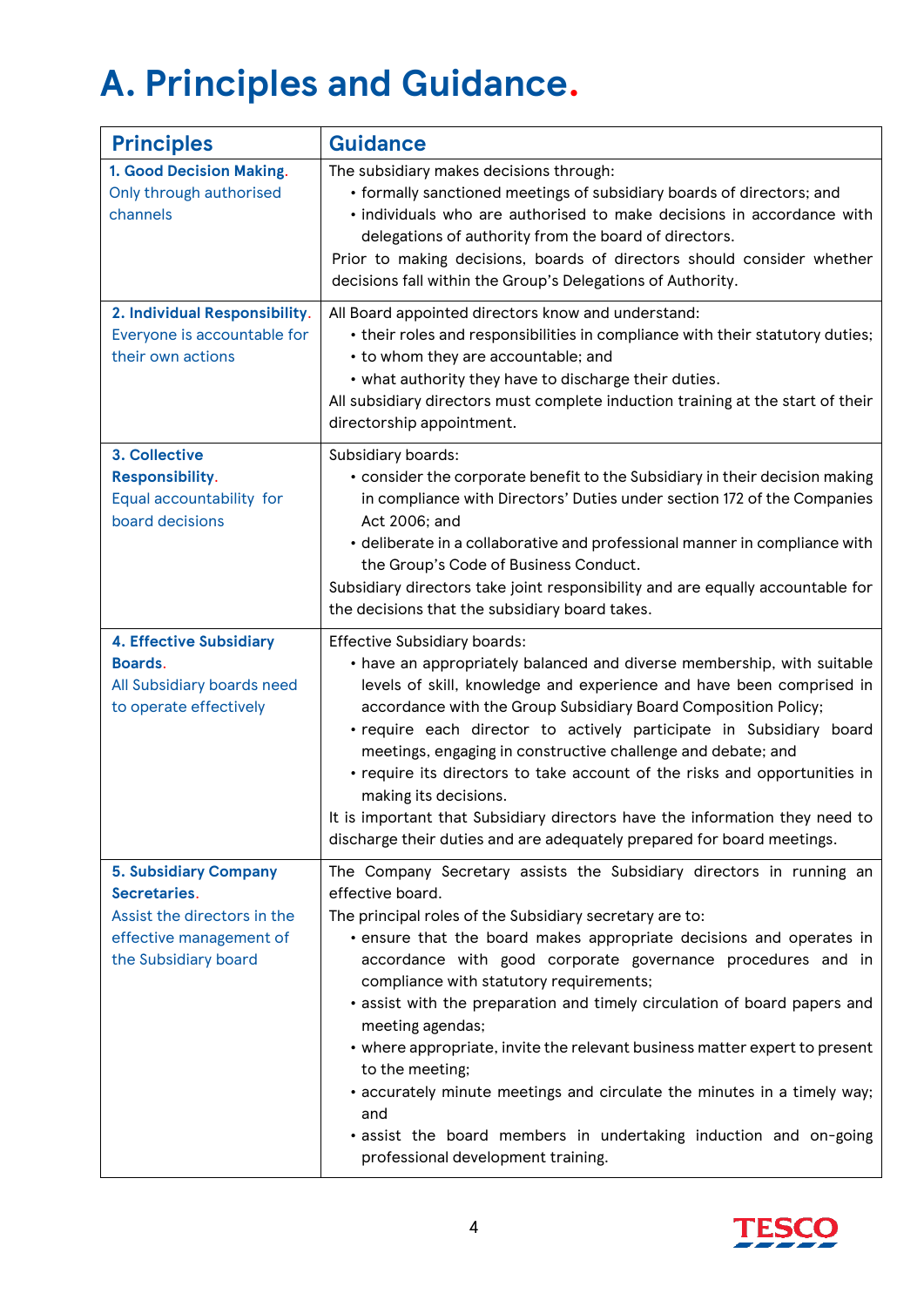## <span id="page-4-0"></span>**B. Board Effectiveness.**

#### **1. Board composition**

Subsidiaries can exercise their discretion in the total number of directors it appoints to its board unless the Articles of Association set out a minimum requirement. However, subsidiaries must comply with the Group Subsidiary Board Composition Policy which sets out minimum requirements depending on whether the subsidiary is active, dormant, UK incorporated or domiciled overseas. All subsidiary boards should be appropriately balanced and diverse, with directors that have the requisite skill, knowledge and experience to be able to contribute to the discussions and decision making required. All directors must be able to commit sufficient time to the subsidiary in order to carry out their duties.

#### **2. Induction and training**

Before an individual accepts a Subsidiary directorship appointment, individuals must be made fully aware of the responsibilities, duties and potential liabilities associated with the role. Once appointed, all new directors must be given an induction. This should be a formal process which introduces the director to the company, its operations and its people. Background and future strategy on the company to which they are being appointed should also be provided to ensure that the director is comprehensively briefed on key matters affecting the business and its future priorities.

Inductions should be tailored to the specific needs of the individual being appointed and may comprise face to face meetings and presentations. Copies of, or access to, key documents should also be provided, for example, the articles of association, the DOA, the Code of Conduct, board papers and minutes, and all applicable Group policies.

#### **3. Responsibilities as a director**

Directors are also responsible for promoting good corporate governance and Tesco's culture and values throughout the Group.

Directors of Subsidiary companies are subject to statutory directors' duties contained in the Companies Act 2006. These are:

- To act within the powers conferred on them by the subsidiary company's articles of association;
- To promote the success of the subsidiary company for the benefit of its members and in doing so have regard to:
- a) Likely consequences of any decision in the long term;
- b) interests of the Company's employees;
- c) Need to foster the Company's business relationships with suppliers, customers and others;
- d) Impact of the company's operations on the community and the environment;
- e) The desirability of the company maintaining a reputation for high standards of business conduct;
- f) Need to act fairly between members of the company.
- To exercise independent judgement;
- To exercise reasonable skill, care and diligence;
- To avoid any conflicts of interest or duties;
- Not to accept benefits from third parties;
- To declare any interest in a proposed or existing transaction or arrangement.

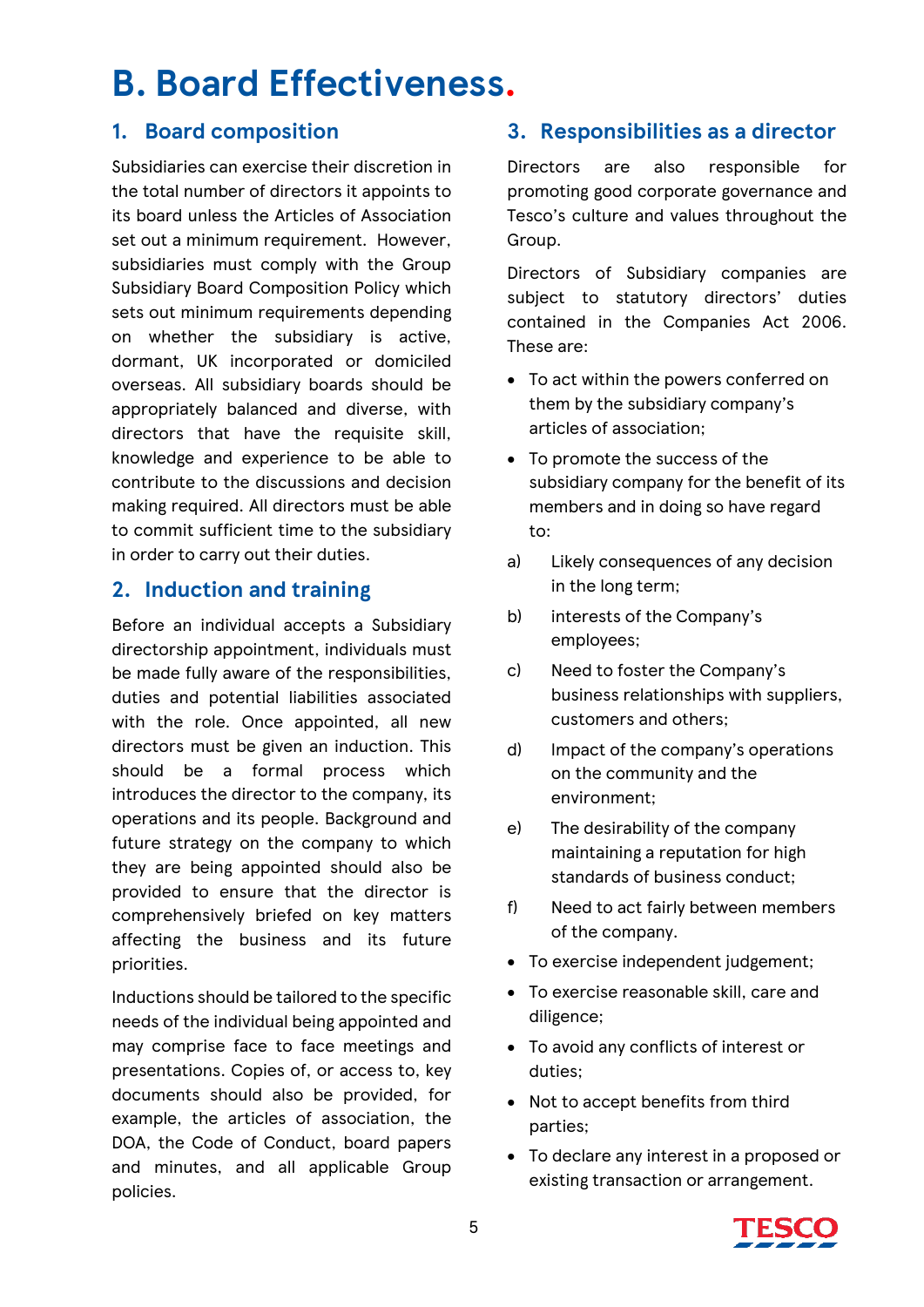#### **4. Board Meetings**

Directors should meet sufficiently often to ensure that they are discharging their duties as directors effectively, including to consider all material matters including all reserved matters. At least two board meeting should be held each year.

All of the Subsidiary directors must be given reasonable notice of board meetings. As a Tesco Group policy, directors must not normally be given less than 3 business days' notice of any board meeting.

#### **5. Quorum**

The quorum requirement for a meeting of directors is usually set out in the subsidiary's articles. For subsidiaries using Tesco's standard subsidiary articles the quorum is generally two directors. Where a director has to abstain from voting on a matter due to a conflict of interest they may not be counted in the quorum for the purposes of such matter.

A quorum must be present at the start of, and throughout, the meeting. In the absence of a quorum no business can be transacted and any resolutions purporting to be passed by the board will be invalid.

#### **6. Conflicts of Interest**

If a director discloses a conflict of interest in a matter to be discussed at a meeting, Directors will need to consider the requirements under:

- the Group Conflicts of Interest Policy; and
- the conflicts of interest provision set out in the subsidiary articles of association.

The Group Conflicts of Interest Policy requires a director to declare to the other directors an interest in any existing or

proposed transaction or arrangement with the company. Such conflicts must be minuted. In these circumstances the director should declare his or her interest to the subsidiary board in advance of the proposed transaction. There is no requirement for this interest to be approved, but as a Tesco policy, the director should stand down from any discussion or vote on the matter.

#### **7. Corporate Records**

Under the CA 2006 every UK company is required to take minutes of all proceedings at directors' meetings. Directors who fail to do so, commit an offence.

Minutes should:

- accurately record all resolutions and decisions made by the board noting any specific considerations or discussions taken into account;
- confirm that the board considered the corporate benefit to the company in entering into the transaction or approving the matter under discussion;
- Consider the impact on its stakeholders in compliance with section 172 of the Companies Act 2006.

Minutes should be signed by the chairperson of the meeting and the original copy should be filed in the company's statutory books.

As a matter of good practice, minutes should be kept indefinitely albeit that UK law requires minutes to be kept for ten years from the date of the meeting. Failure to do so is an offence.

Directors must approve the annual accounts of their subsidiaries via a board

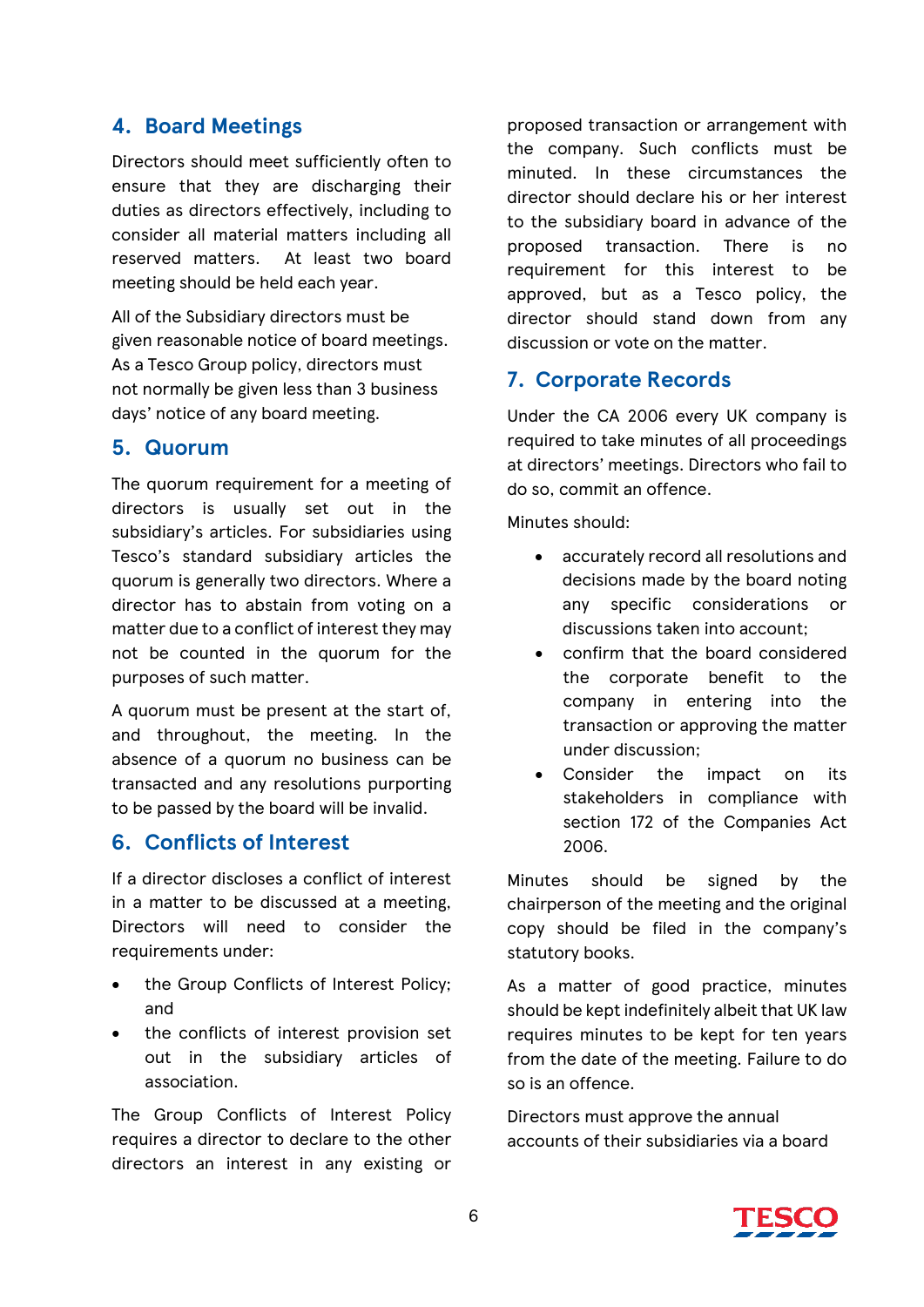resolution and are primarily responsible for their accuracy.

Subsidiary directors and company secretaries are ultimately responsible for the maintenance of corporate records of its subsidiaries.

All Subsidiaries are required to record and maintain their company records on Blueprint. Changes to a subsidiary company's details should be updated promptly.

#### **8. Directors' and Officers' Liability Insurance**

The Group operates a Directors' and Officers' Liability Insurance Policy which covers all the Group's Subsidiary directors, save where directors have acted fraudulently or are dishonest.

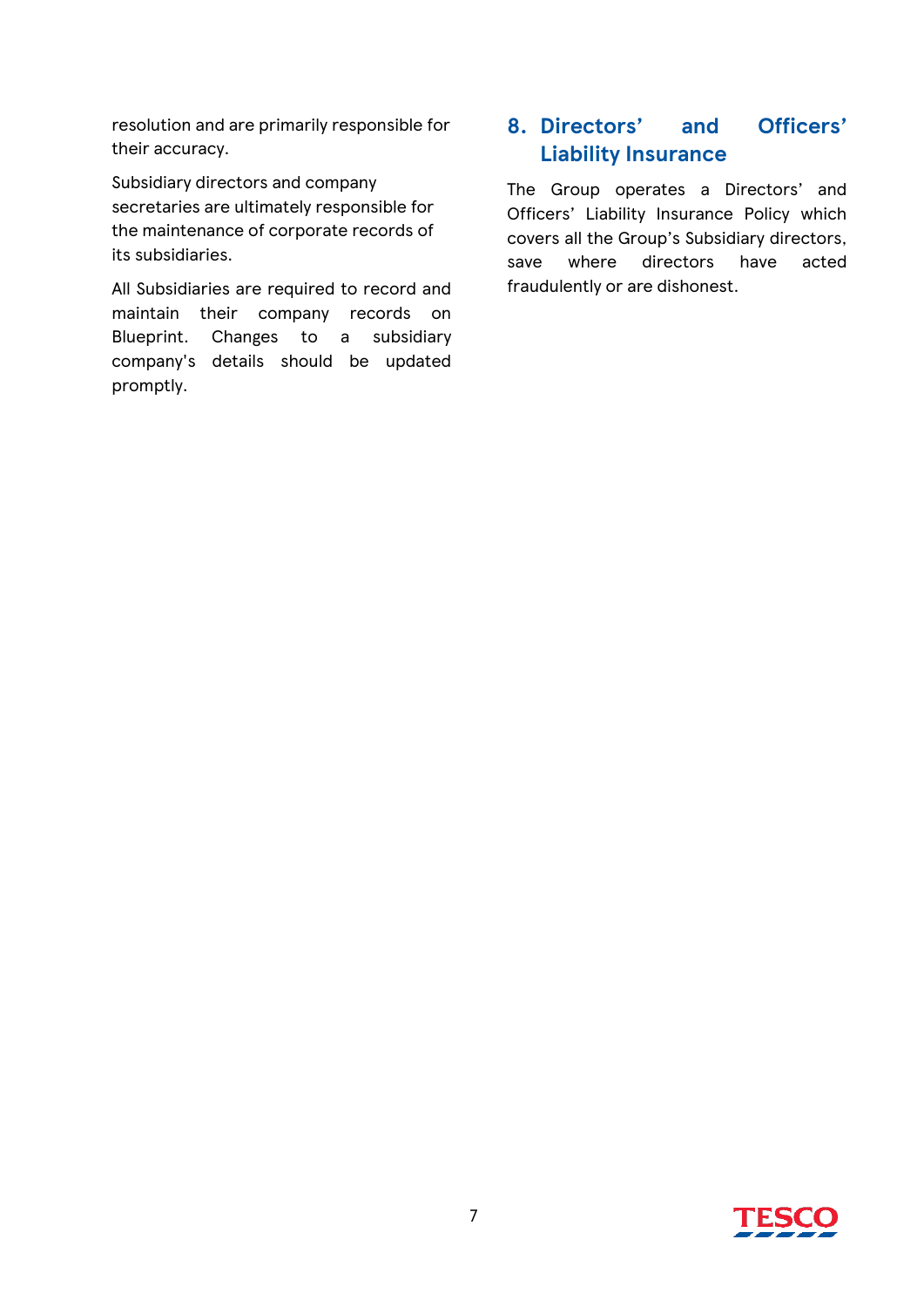### <span id="page-7-0"></span>**C. Systems and Controls.**

#### **1. Statutory obligations**

All UK companies must comply with the provisions of the Companies Act 2006. In addition, the Board of Directors may exercise all the powers of the company subject to the Articles of Association and any directions given by its shareholder through shareholder resolution passed at a general meeting.

#### **2. Matters reserved for the Board**

In the interests of running an efficient company, boards often delegate certain of their responsibilities to others, such as the senior management. That being said, there are a number of matters which are required to be, or in the interests of the company, should only be decided by the board of directors itself. These matters should be reserved for the consideration, constructive debate and decision of the board as a whole and recorded in a schedule of reserved matters that is accessible by the business. Ultimately the directors are accountable for all actions undertaken. Therefore, any delegation of authority should receive careful consideration.

#### What does this mean for Subsidiaries?

All Subsidiary boards of UK operating entities in the Group should adopt a schedule of reserved matters setting out those decisions that require the consideration and approval of the subsidiary board, prior to the commitment or spend of the subsidiary company.

UK subsidiary directors will need to put in place a Schedule of Matters Reserved for the Subsidiary Board (the **"Schedule"**) and amend it appropriately to reflect the specific operations and financial resources of the Subsidiary in question.

As a general principle, decisions that are included in the Schedule should be those which would have a material impact on the company.

#### What is likely to be material?

Collectively, Subsidiary directors will need to agree on what is likely to have a material impact on their company.

#### **3. Delegations of Authority**

All Subsidiaries must comply with the Group Delegations of Authority (the **"DOA"**) which have been approved and implemented by the Group Board and the Executive Committee. The DOA is a key element of the Group's governance and is designed to ensure that decisions involving financial cost to the business are made efficiently and by the right person or committee.

Directors and senior managers of our UK Subsidiaries are required to read the DOA and adhere to its requirements. Approval must be obtained prior to entering into any contract, agreement, commitment or spend which falls within the escalation requirements of the DOA. However, the decision to enter into a contract, agreement, commitment or spend is a matter for the board of directors.

When drafting a schedule of reserved matters for the Subsidiary board, directors should have regard to the financial

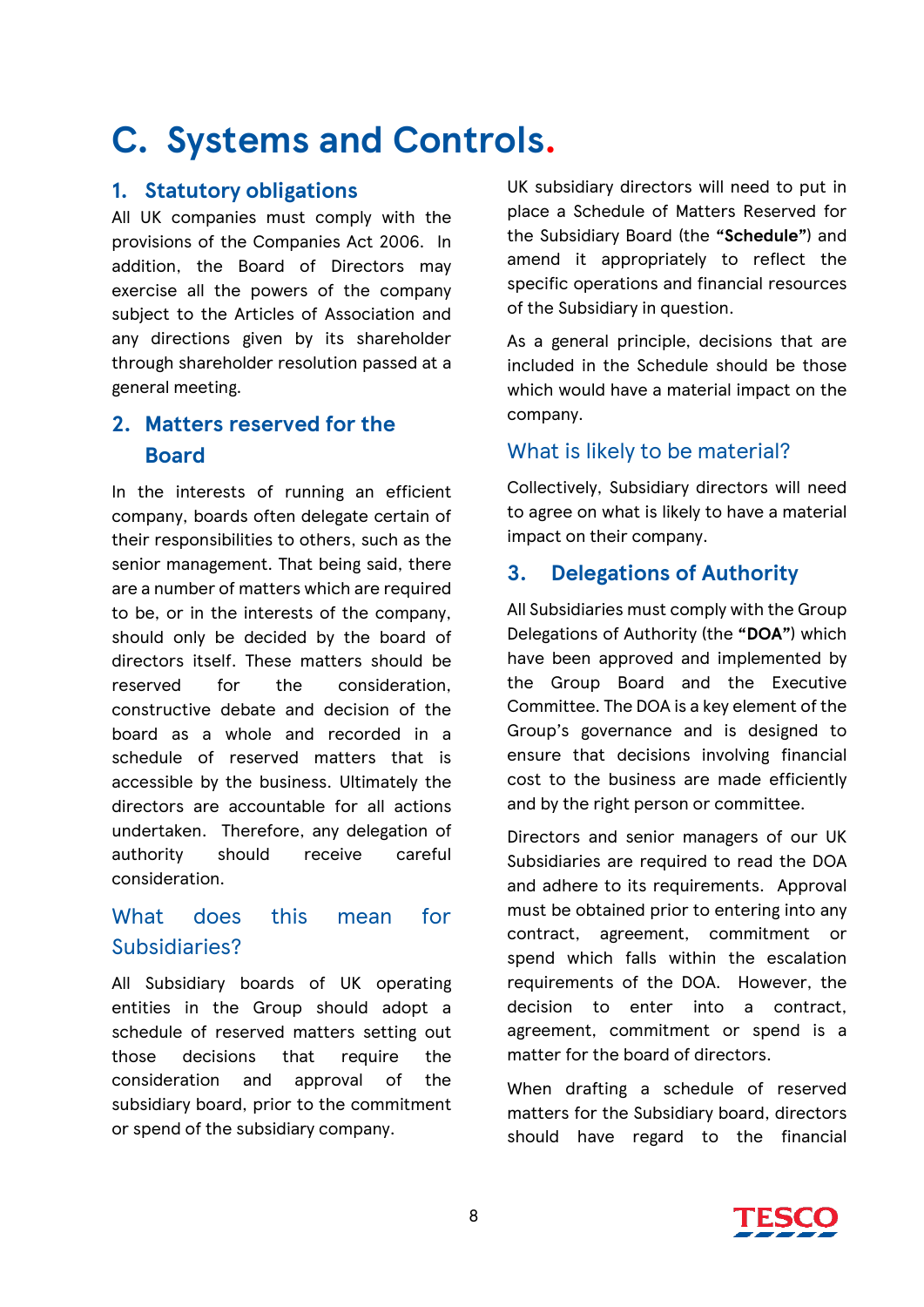thresholds included in the DOA to ensure that the approvals processes align.

Subsidiaries entering into contracts will need to comply with the Group's Contracts and Signing Policy. Where payment is required, payment should be made in accordance with the relevant business financial payment practices processes.

Should Subsidiary companies wish to appoint an attorney, it will be necessary for the power of attorney to be considered and approved by a resolution of the board of directors.

#### **4. Code of Business Conduct: Compliance with Group Policies**

The Group's Code of Business Conduct (the **"Code of Conduct"**) sets out the Group's most important policies. It is designed to keep Directors' and the business safe. All colleagues across the Group, wherever they are based and whichever Tesco business they work for, must make sure that they are familiar with

the Code and must follow the policies referred to in the Code and know how the Code applies to their roles.

Subsidiary directors should ensure that all people managers (i) understand the Code and are able to communicate its key messages, (ii) ensure that all new starters are trained on the Code and understand it and (iii) act responsibly if they believe, or if they are informed, that the Code may have been breached.

Examples of the types of policies that are contained within the Code relate to ethical trading, anti-bribery and corruption, accounting standards, insider dealing and market abuse, food and product standards, data protection, health and safety and more.

All UK subsidiaries need to comply with the Group's Bank Mandate Policy in relation to the setting up and operation of all subsidiary bank account. Board of directors should ensure processes are in place to comply with the Group's Bank Mandate Policy.